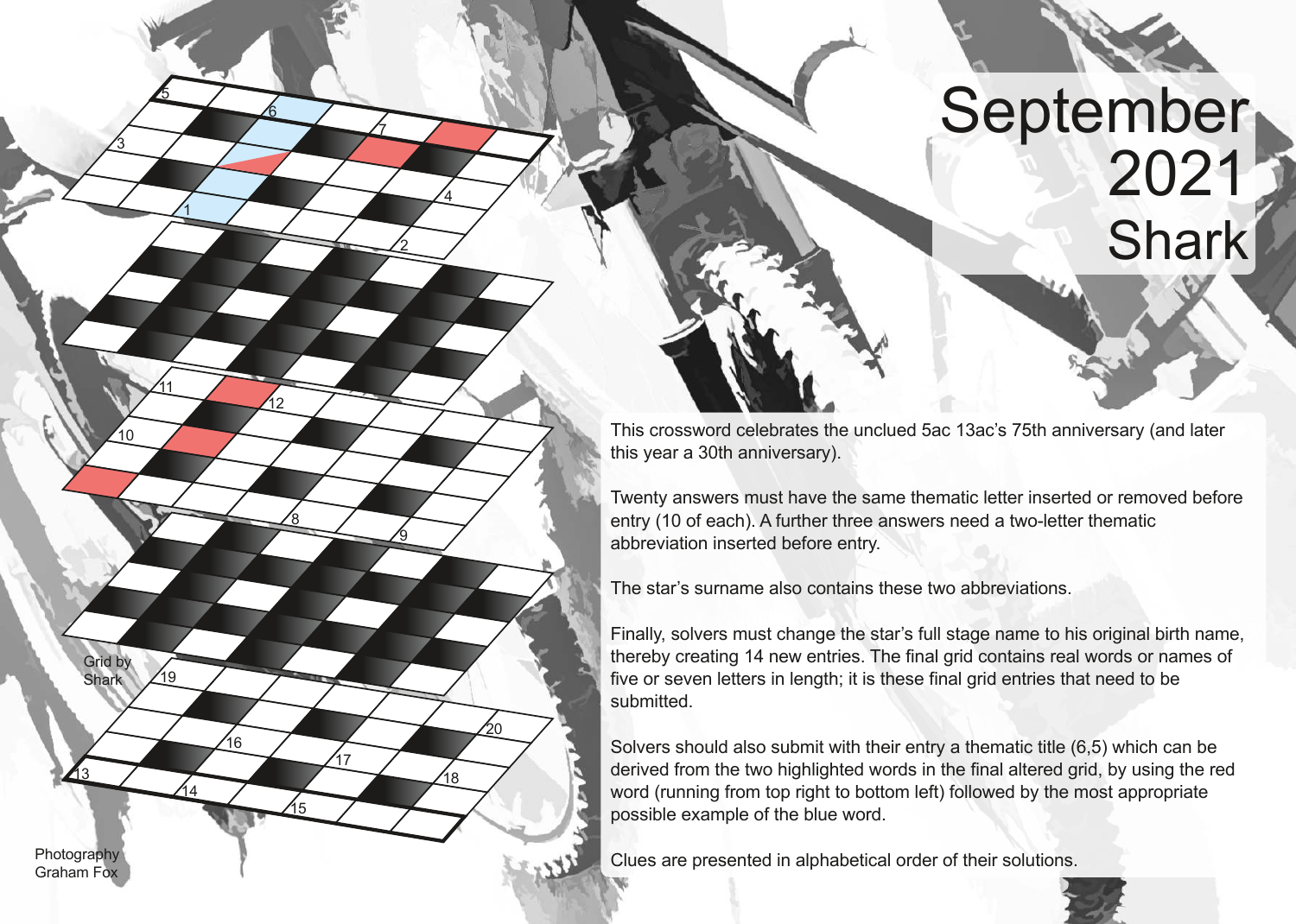| <b>MON</b>                                               | <b>TUES</b>                                         | <b>WED</b>                                     | <b>THURS</b>                                                                    | <b>FRI</b>                                              | <b>SAT</b>                                               | <b>SUN</b>                                                                      |
|----------------------------------------------------------|-----------------------------------------------------|------------------------------------------------|---------------------------------------------------------------------------------|---------------------------------------------------------|----------------------------------------------------------|---------------------------------------------------------------------------------|
|                                                          |                                                     | 1 <sub>11to</sub>                              | 2 <sub>11ac</sub>                                                               | 34ba                                                    | $4$ 8aw                                                  | 5 <sub>16up</sub>                                                               |
|                                                          |                                                     | Moving fine, round<br>behind (3)               | Hound lost his tail in<br>London sanctuary (7)                                  | Ring to cancel film (7)                                 | Mamma heads for<br>Barcelona, reversing<br>direction (6) | Correspond with<br>aluminium pen (6)                                            |
| 6 7d                                                     | 7 <sub>17up</sub>                                   | 8 <sub>7to</sub>                               | $9_{6d}$                                                                        | 10 <sub>6to</sub>                                       | $11_{5d}$                                                | 12 <sub>5to</sub>                                                               |
| Lacking heart, poet's<br>to become old-<br>fashioned (4) | Beginning French? (4)                               | GP pens in red and<br>white? $(6)$             | Removes periods,<br>apostrophe and colons<br>finally! $(6)$                     | Mathematician's<br>backward lesson<br>adopts rubber (5) | Grinds and smokes (4)                                    | Bed made from cut hair<br>leads fashion (5)                                     |
| 13 <sub>2aw</sub>                                        | $14$ <sub>2ba</sub>                                 | 15 <sub>2d</sub>                               | 16 <sub>9aw</sub>                                                               | $17$ 9ba                                                | 18 <sub>13up</sub>                                       | 19 <sub>20to</sub>                                                              |
| Open clothes shop<br>before 2nd<br>September (4)         | Crudely staring - it gets<br>the juices flowing (7) | Simpson nearly returned<br>brother's award (6) | Chant from short<br>woman in the art of<br>seducing (6)                         | Gangsta's playing<br>trombones $-$ not on! (7)          | Flash in the direction of<br>Paddy's lantern (4)         | Used in rotation, baking<br>trays under pressure to<br>make pies and tarts? (6) |
| $20$ 20up                                                | $21$ 20ba                                           | $22_{14}$ aw                                   | 23 <sub>1d</sub>                                                                | 24 <sub>15aw</sub>                                      | 25 <sub>15up</sub>                                       | 26 <sub>19to</sub>                                                              |
| Quiet musical<br>composition on the<br>radio $(5)$       | Keeps parting foot<br>steps $(6)$                   | Group of scientists<br>eating tree snakes (6)  | Without limits, foolishly<br>talk shop (3)                                      | Control fish before<br>removing the tail (6)            | Punches oddball<br>manager docking one<br>shilling (6)   | Film about cracking<br>10's problem $(4)$                                       |
| $27$ 18ba                                                | 28 <sub>18up</sub>                                  | $29_{120}$                                     | 30 <sub>3d</sub>                                                                | $31$ 10ac                                               | 5ac, 13ac<br>(7,7)                                       |                                                                                 |
| Lure immature<br>sweetheart during<br>date $(6)$         | Cathartic Queen's<br>downed? (5)                    | Perhaps whiskey (not<br>Irish) for gob (4)     | Without record in<br>advance, thematic<br>rhapsody arguably is so<br>long $(4)$ | Money required to<br>house artist school (5)            | mc <sup>2</sup><br>$\bf \Omega$<br>$+501$                |                                                                                 |
|                                                          |                                                     |                                                |                                                                                 |                                                         | Drawing by Frank Paul                                    | Sep 2021                                                                        |